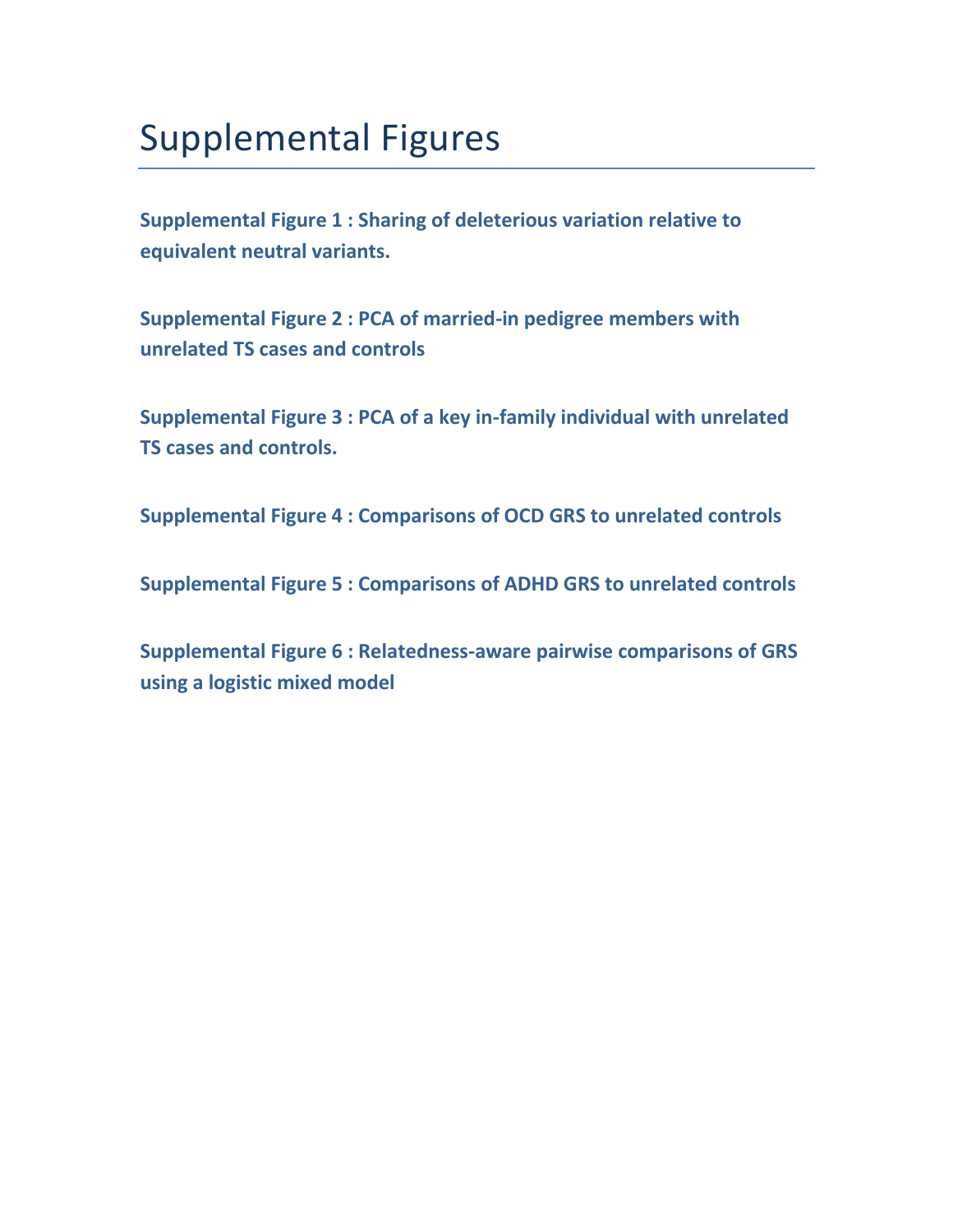## **Supplemental Figure 1 : Sharing of deleterious variation relative to equivalent neutral variants.**



We compared the portion of deleterious SNVs and indels that were shared in two or more of the 8 index cases that were whole genome sequenced relative to those found in only one sample. We compared the patterns of sharing to variants that fit the same general annotation as the test group (coding, noncoding) but are considered neutral in comparison. For coding variation we used synonymous variation, whereas for noncoding variation we used variants in a region with CDTS>5%. The only class of variation where we found some evidence of oversharing was loss of function variation SNVs and indels, relative to synonymous variants.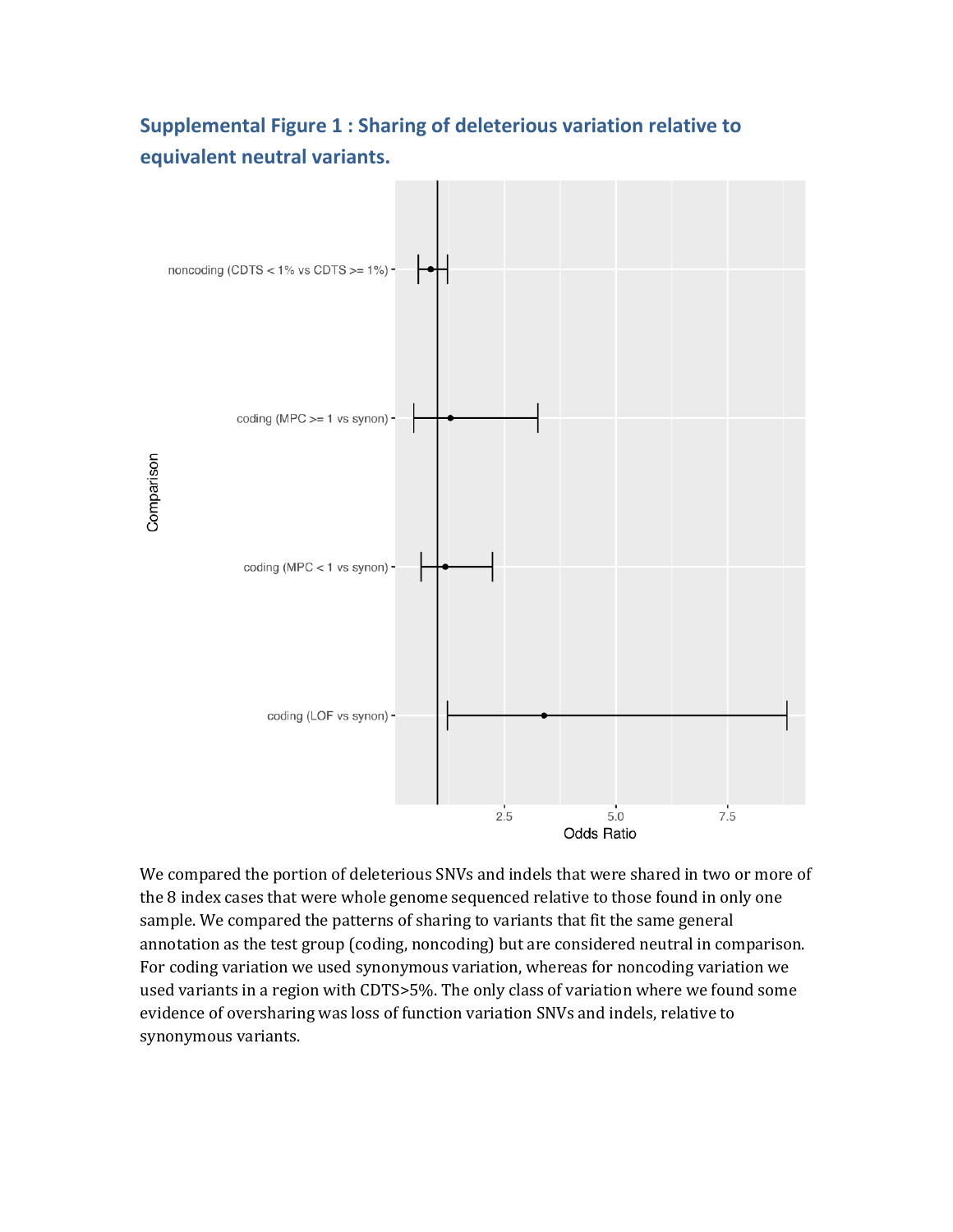## **Supplemental Figure 2 : PCA of married-in pedigree members with unrelated TS cases and controls**



To determine if there was any evidence for systemic differences in genetic data from pedigree members and from unrelated TS cases and controls, we selected 13 members of the pedigree that were married into the family and have no relatedness to one another. We then performed PCA on the genetic data from these combined samples. We see that there is no clear seperation of unrelated TS cases (blue) and unaffected controls (black), as expected. We also see that the married-in pedigree members (green) do not form a seperate cluster in any PC, acting as strong evidence that the pedigree data do not have strong biases compared to additional unrelated samples based on ethnicity or other unknown factors.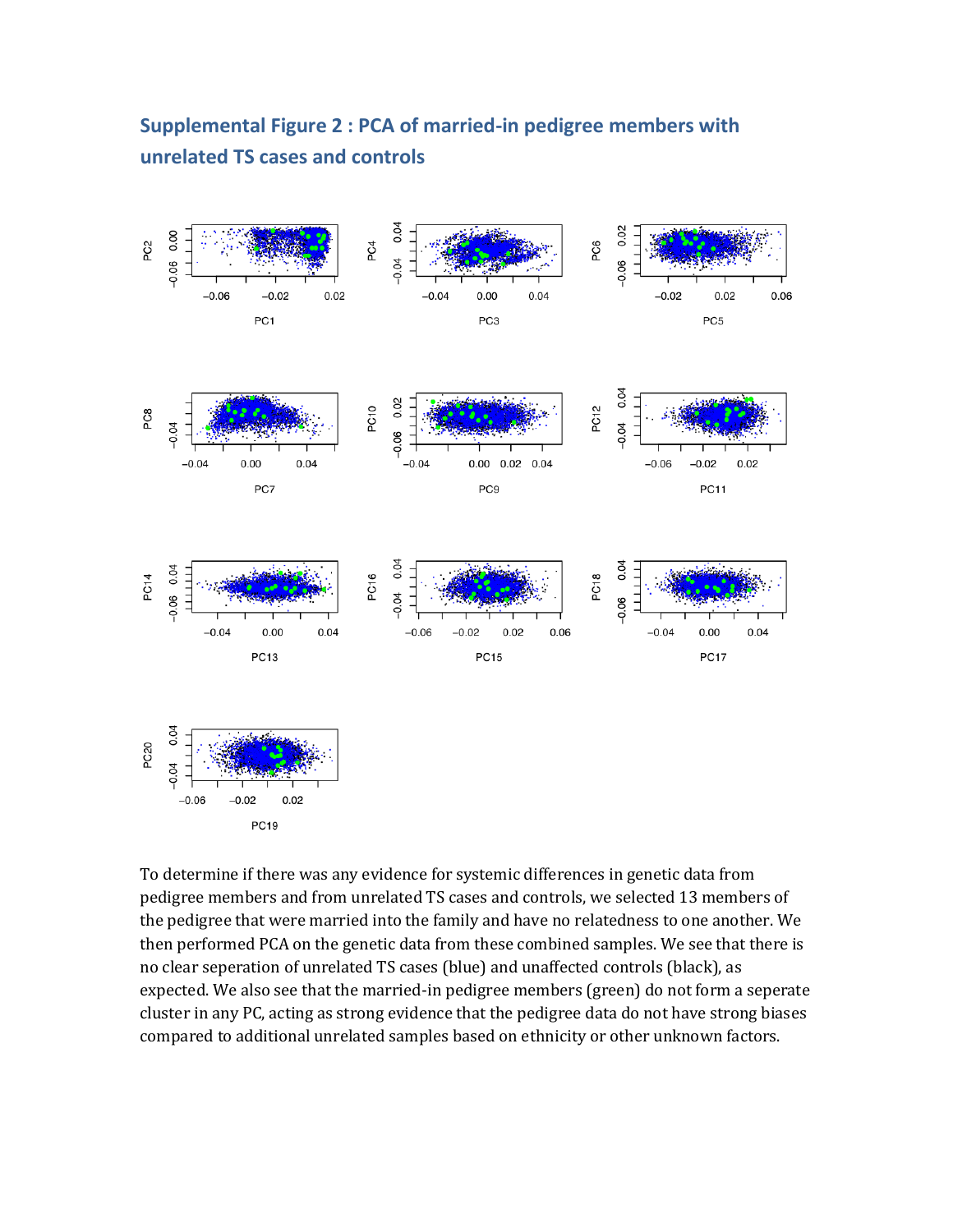## **Supplemental Figure 3 : PCA of a key in-family individual with unrelated TS cases and controls.**



PCA of an single in-family individual selected based on their being the individuals with DNA that was available that among the closest in relationship to the founders in the pedigree. As in Supplemental Figure 2, We see that there is no clear seperation of unrelated TS cases (blue) and unaffected controls (black). We also see the key family member (green) clusters well with unrelated TS cases and controls across all PCs.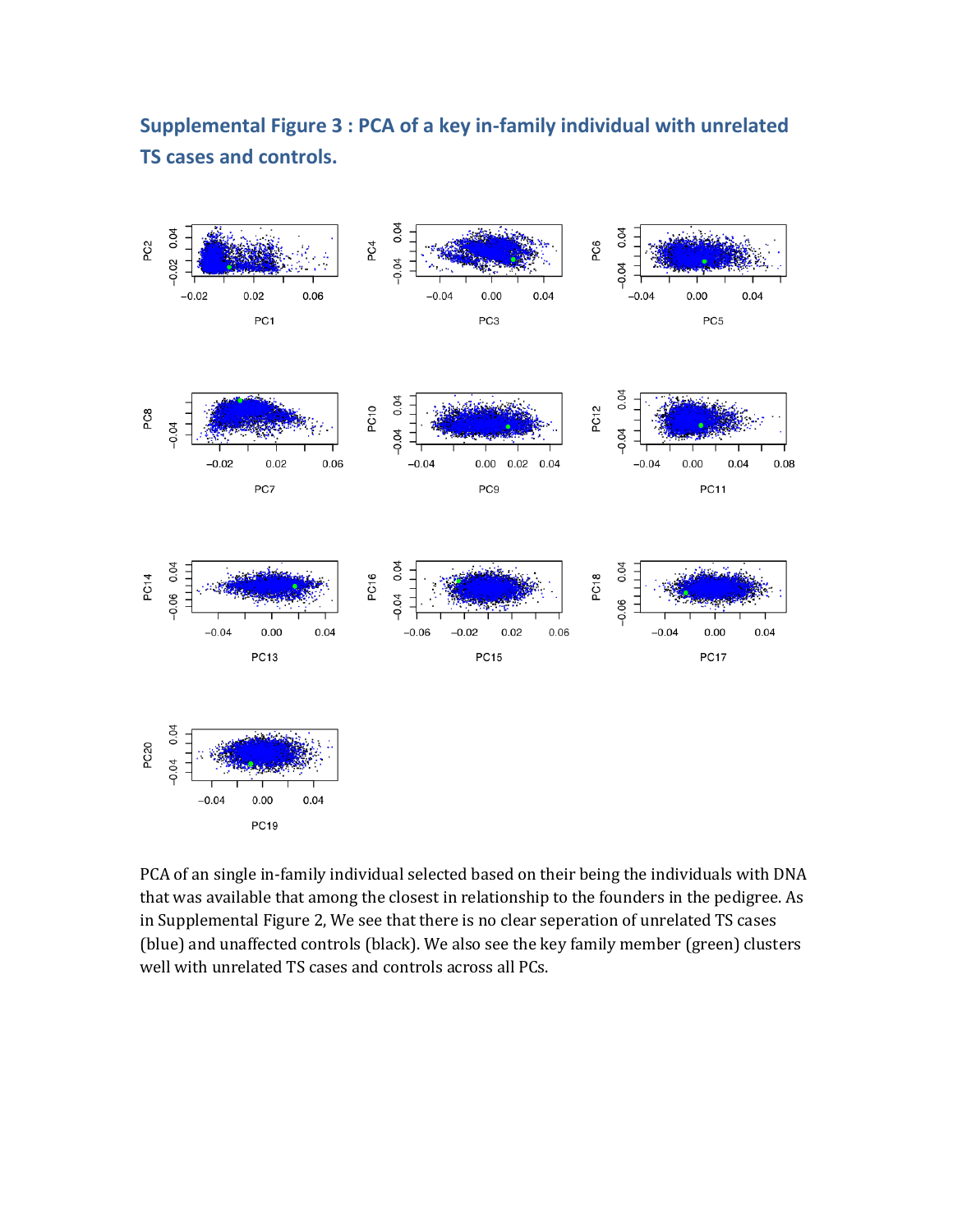

**Supplemental Figure 4 : Comparisons of OCD GRS to unrelated controls**

We performed the same GRS procedure as that focused on TS described in the main text, here instead focused on OCD GRS. As before, we show that GRS produced from lead SNPs with PT > 0.5 do not segregate any group from controls (top). We do not observe any significant seperation of pedigree members (both unaffected and affected) from controls (bottom).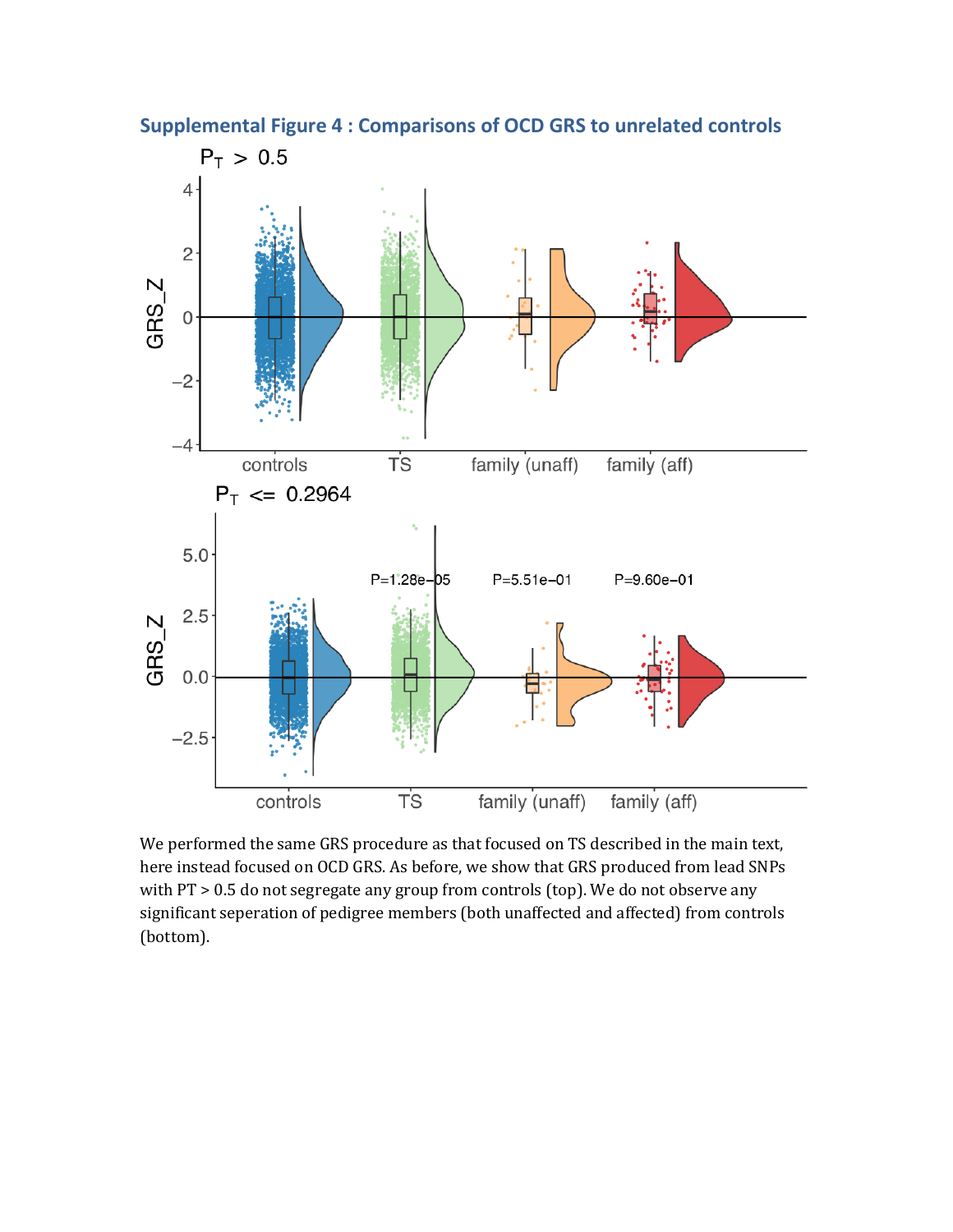

**Supplemental Figure 5 : Comparisons of ADHD GRS to unrelated controls**

We repeat the GRS procedure, this time focused on ADHD GRS. Again, GRS produced from lead SNPs with PT > 0.5 do not segregate any group from controls (top). Interestingly, we observe a significant drop in ADHD GRS in affected pedigree cases, but none in unaffected cases (bottom). As expected, unrelated TS cases display a higher GRS on average than controls.